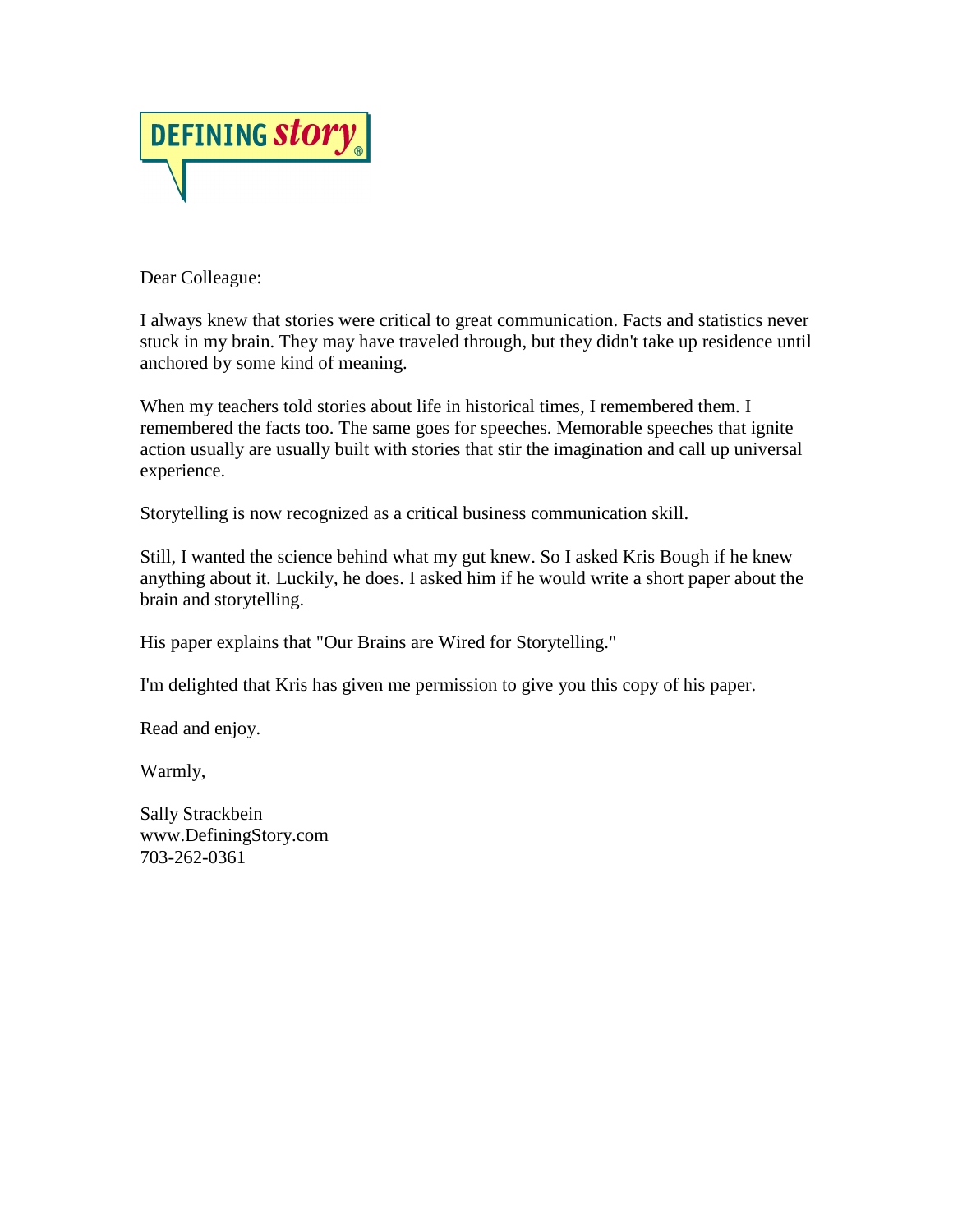# **Our Brains are Wired for Stories**

Kristopher Bough, PhD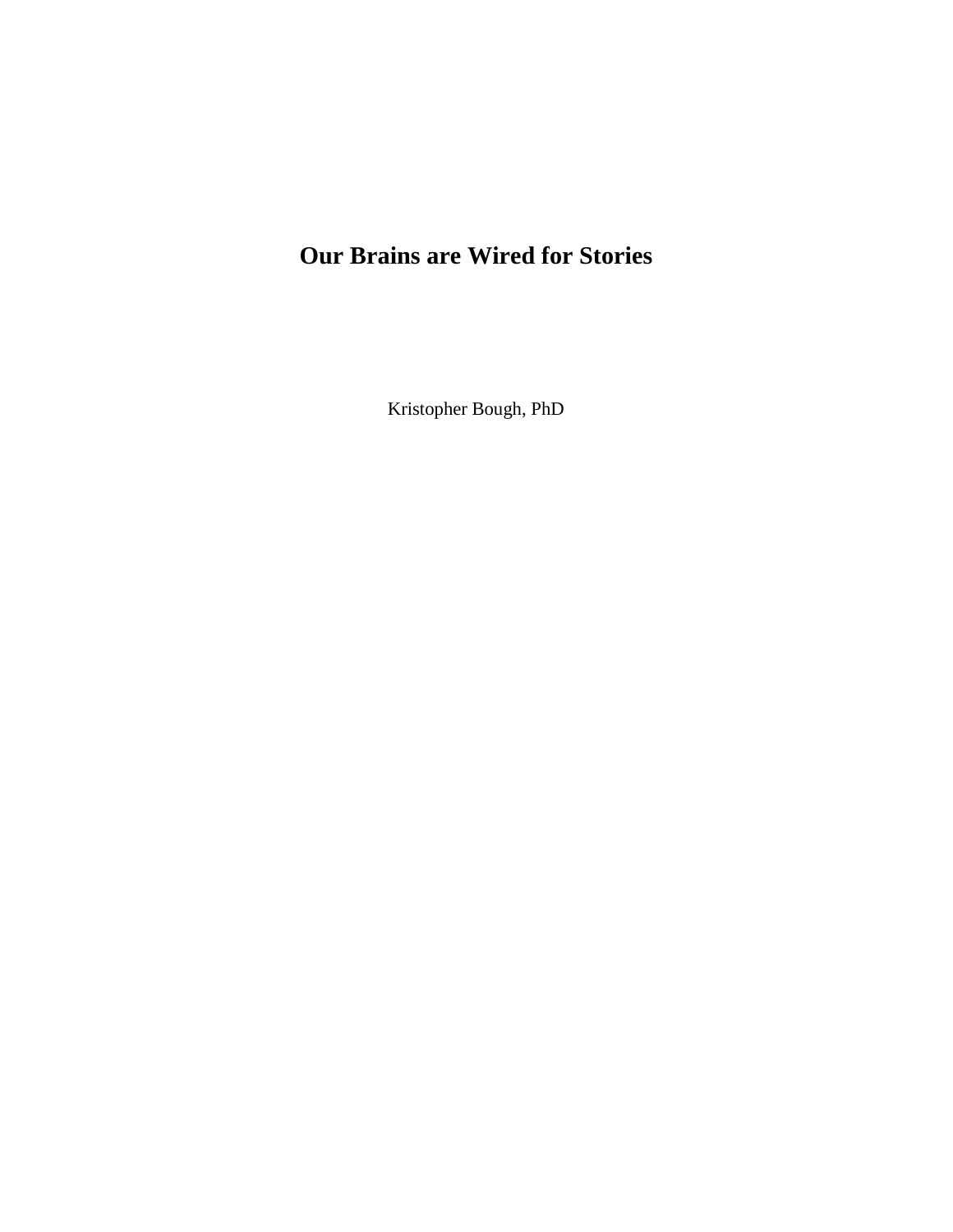# **Table of Contents**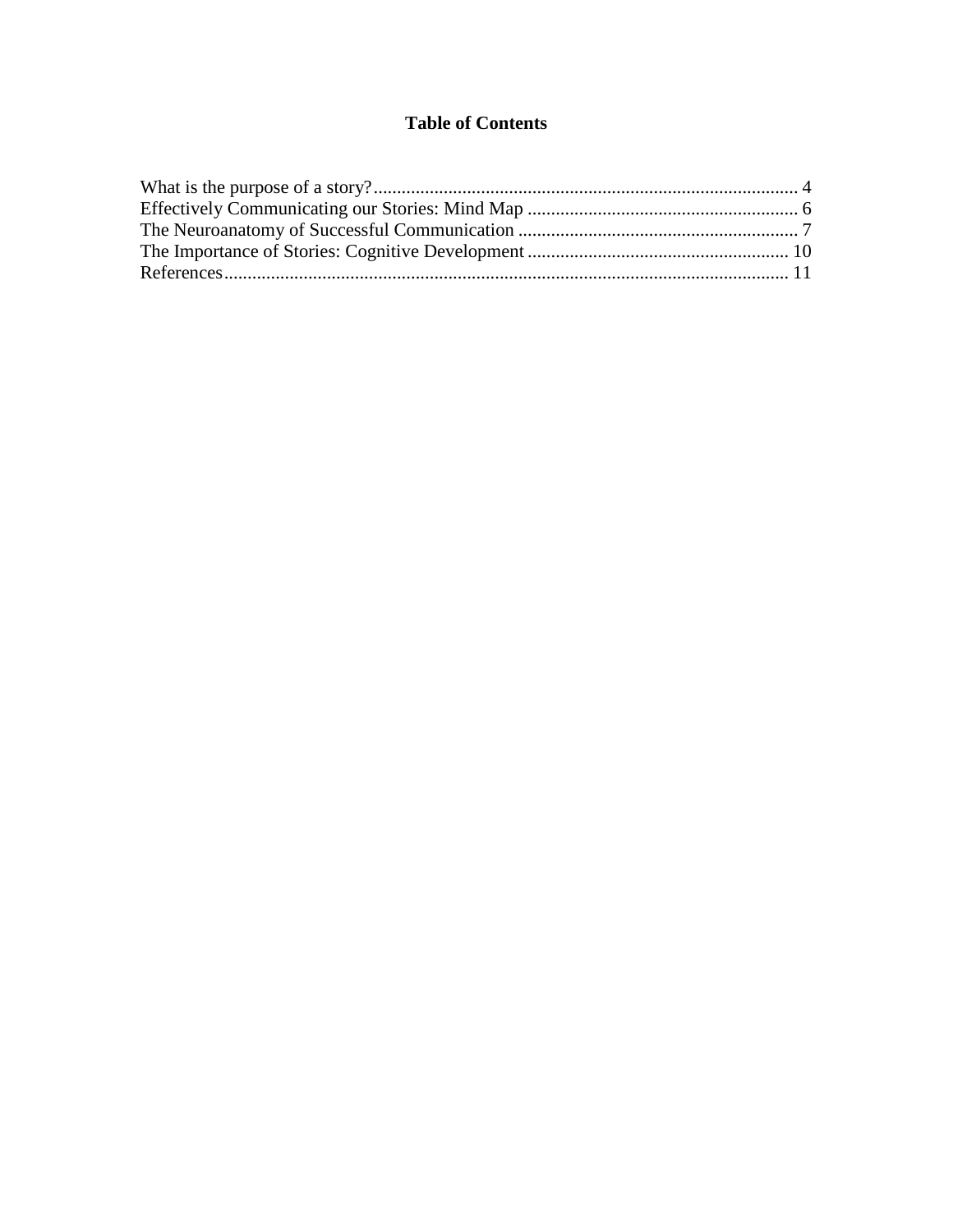# **What is the purpose of a story?**

<span id="page-3-0"></span>A story is a means to share or review your experiences. Stories can be communicated to others (interpersonal) or thought over by one"s self (intrapersonal). They are a means to present a series of related events over time.

We are more influential when we share our experiences through a story. The narrative that we build within our minds and subsequently tell others helps us and others organize, memorize, and ultimately learn from our daily lives.

Events and outcomes do not occur in disjointed factual or even logical occurrences. Rather, life's events emerge as interrelated scenes, interpreted by our senses. We are only able to take in a small part of what we are being told. We are constantly like being "barraged" with new information, new ideas. Sometimes, it all comes at us very rapidly, especially in today"s age of instant information. We need to recall actively the meaning of words, names, proceedings, places, and emotions. We need to put everything into context. We understand what we can project ourselves into, something that has some degree of familiarity to us. We learn from how we relate to the story. Otherwise, we might say, "it's all Greek to me". Therefore, thinking through your stories again and again helps to "make sense" of these scenarios.

After interpreting life's events, how can we teach others from our experiences? Externally, we need stories to communicate effectively. For example, if I understand the inherent danger of driving without a seatbelt, how do I teach that lesson to a 17-year-old driver who has just received his license? Or, perhaps you know a lot about US presidential history; how do you best share with someone your passions for the myriad personalities that worked to help shape this country? The answer is in a story.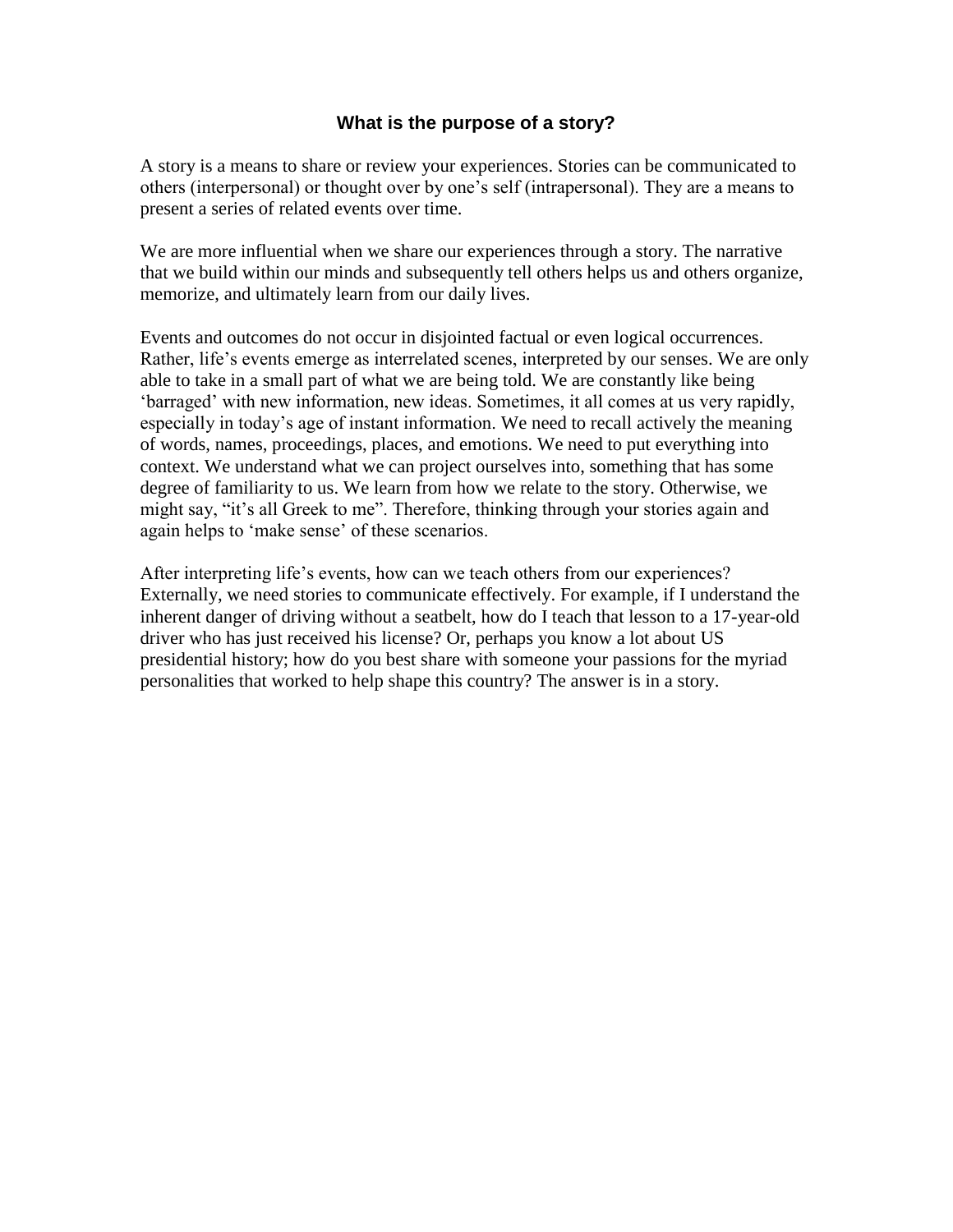

The purpose of a story might be envisioned in this way: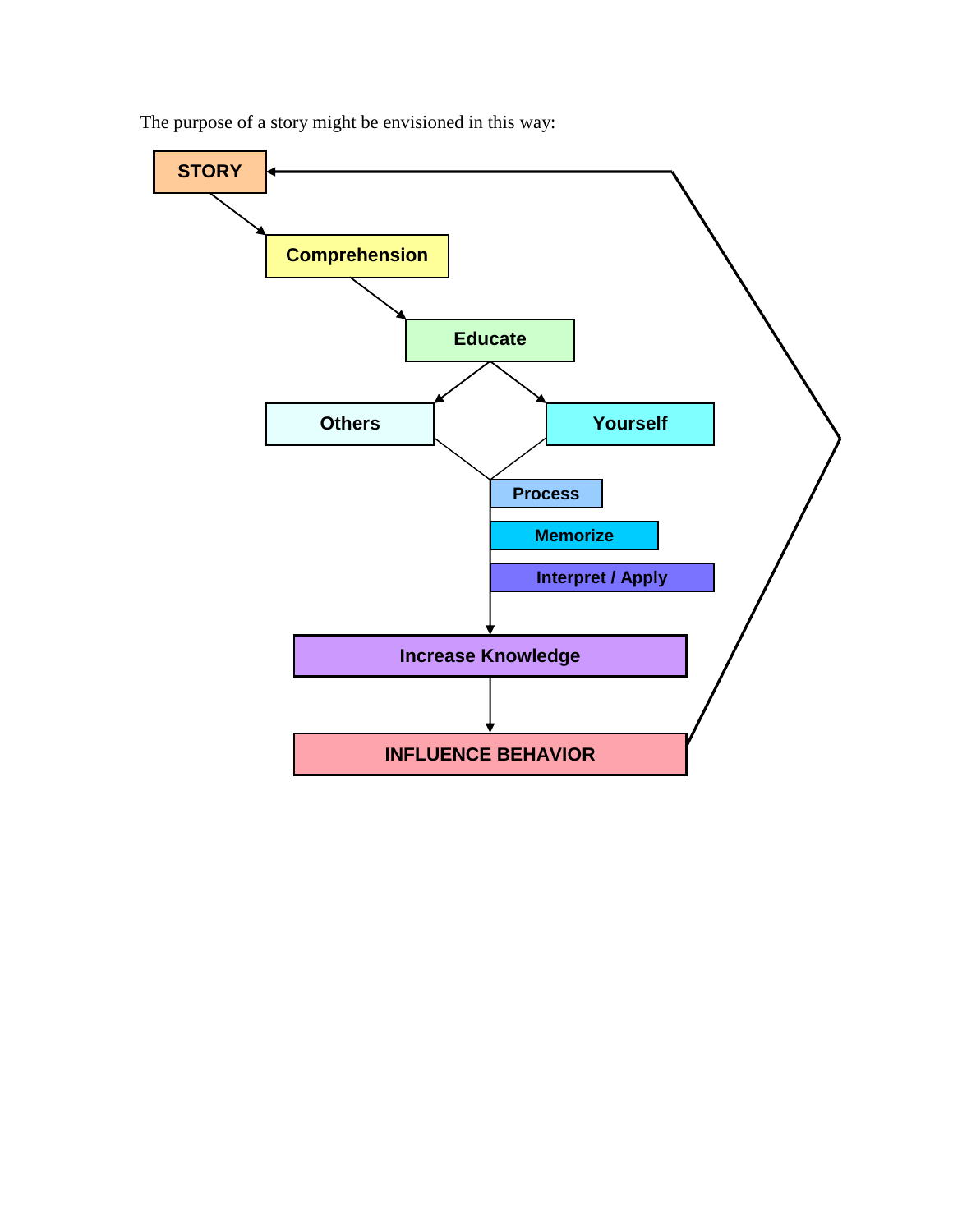# **Effectively Communicating our Stories: Mind Map**

<span id="page-5-0"></span>Effective communication commences with shared experiences. It begins by finding a common experience(s) on which to build. For example, we can all probably relate to the experience of a birthday party, flying in an airplane or driving a car; but we would not all relate to military service, a trip to Africa, or the installation of a light fixture.

Once we have something to relate to the more we can attach to it in our memories. This also generates more interest. Subsequently, add on the unfamiliar experience(s) upon this "foundation" of the familiar. The path that the speaker has taken before us is now illuminated; the audience can see where they are going.

In addition, use clever ways of describing these experiences using common perceptions. This helps convey your interest for the topic. If you"re interested in an event, you"re more likely to 'soak up' every last detail; not so much, if you're not as interested. Use all your senses. Express the sounds that were relevant; sing if it helps! We are all likely to have tasted a chocolate cake, smelled a campfire, been burned by a hot plate, seen a brilliant orange sunset, or heard the sounds of a piano. Depict every little detail of the story"s setting; describe the texture so others can feel it; use simple words. Capture the subtleties. Share your emotions. Show your passion. Enthusiasm is vitally important because the emotional centers of our brains are closely linked to the regions of the brain where memories are formed. It is the application of these experiences, senses, emotions, dilemmas, and ultimately decisions that help create a memorable story.

When put together in this way, stories are communicated effectively because speakers are "mapping the mind" for others to follow! The more skillful we are at describing these experiences, the more vivid the picture we paint in each other's mind. The more common these types of shared experiences used in a story, the more others can relate to your story. The more common the experiences and perceptions you use in building your story, the more 'lights' your story turns on in someone else's mind. The more people relate to your story, the more they comprehend. Ultimately, this increases the chance that someone else can relate to your message and the possibility that someone will remember and apply it later. In this way, your speech becomes more effective! People who fail to encapsulate their message in a story will likely have their experiences fall on "deaf" ears.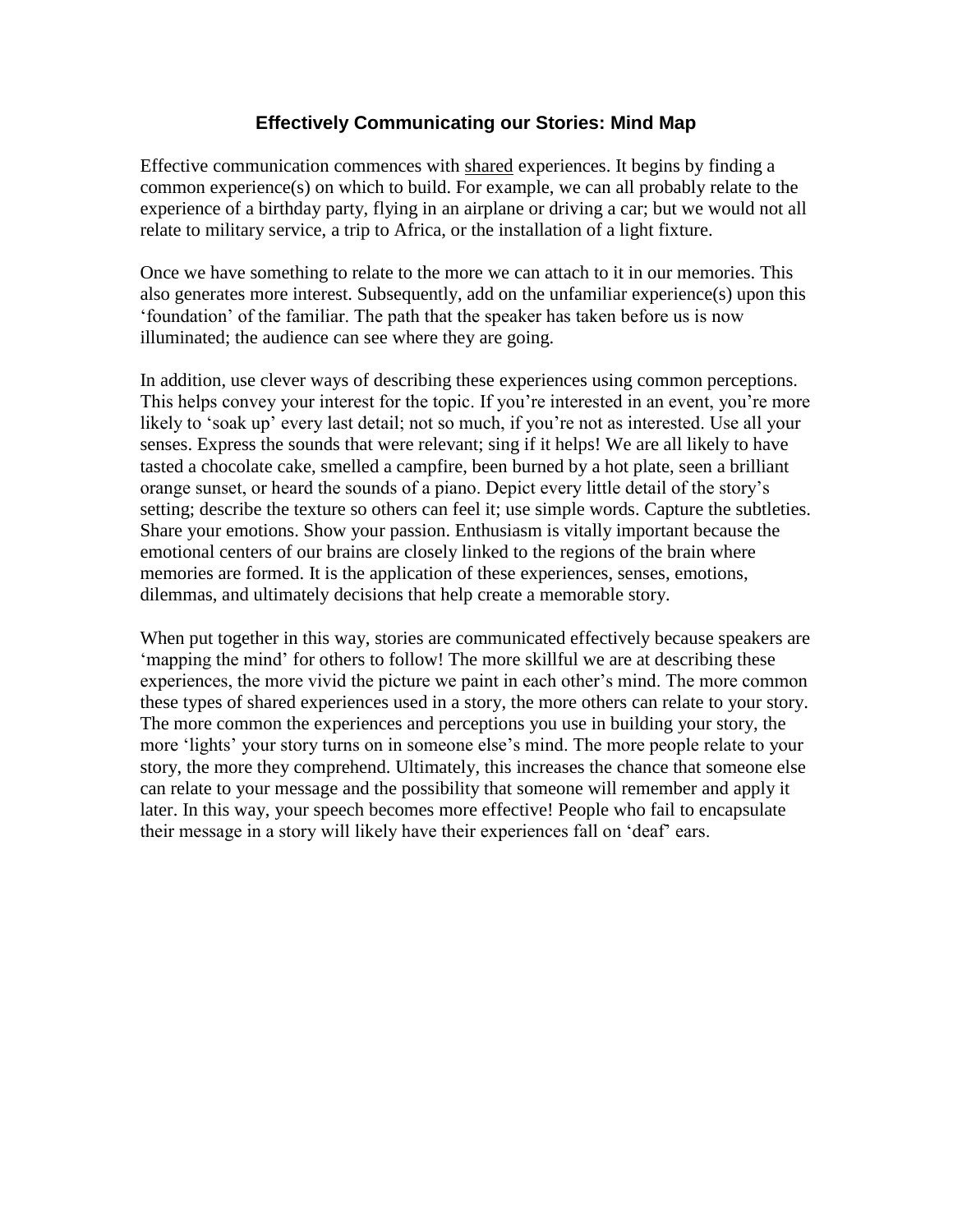### **The Neuroanatomy of Successful Communication**

<span id="page-6-0"></span>Communicatively speaking, our brains are wired for stories. Although still not precisely understood, the neuroanatomy of verbal communication involves numerous brain regions. In general, however, it is the "spaghetti-like" cortex of the upper part of our brains that enables us to synthesize stories into thoughts and ideas that we each understand. While the deeper parts of our brain are generally thought to manage our bodily functions, the superficial regions of the upper brain are generally thought to recognize patterns, store and recall experiences, and "link together" the key aspects of a story. More specifically, the spaghetti-like upper cortex can be further sub-divided into four major regions (Figure 2): 1) the frontal lobes, 2) the parietal lobes, 3) the temporal lobes, and 4) the occipital lobes. Each of these sub-regions has a different role in processing verbal communication.

Verbal communication consists of several parts. Different aspects of verbal communication are thought to be processed in three out of the four sub-regions of the brain. Recent evidence indicates that auditory communication can be broken down into the following: 1) perception, 2) comprehension, and 3) interpretation.

First is perception. Communicated sounds have to be heard. The individual must be able to perceive acoustically the story being shared. Beyond the ear, acoustic sounds are perceived within the temporal lobe of the brain (black arrow, Figure 2). Interestingly, listening, in this most basic sense, is task dependent. That is, within the temporal lobe of the brain, listening to music is different than listening to a story. While each begins in the ear and employs similar neural pathways to begin with, they are processed within the brain very differently. In this way, speech perception is NOT speech comprehension; hearing is NOT listening. This is because listening involves speech "processing"; it requires cognitive work. Listening involves the active use of working memories and other thought processes.

Second, the story has to be processed. Listening begins with speech comprehension. Within the temporal lobe, the "building" process of the narrative begins. Words are recognized and phrases are put together. Linguistic memories are called upon as one of the memory centers, the hippocampus, which is closely linked to this same brain region, is employed. The verbal pictures painted within our minds helps us recall those common experiences we have all shared and we begin to understand the speaker"s novel experiences being shared with us. This initial type of speech processing occurs on both sides of the brain.

Third, the speech is interpreted. While auditory perception and processing are fairly well understood, speech interpretation processes are less so. It is thought that speech interpretation occurs largely within of the frontal and parietal lobes. Here is where the novel aspects of a speaker"s story begin to be interpreted and analyzed. We begin to 'map' the same decision-making processes the speaker has and to assemble the meaning of the story as it relates to us, the listener. These processes are thought to be largely localized to the left side of our brains. It is likely that information is stored here for short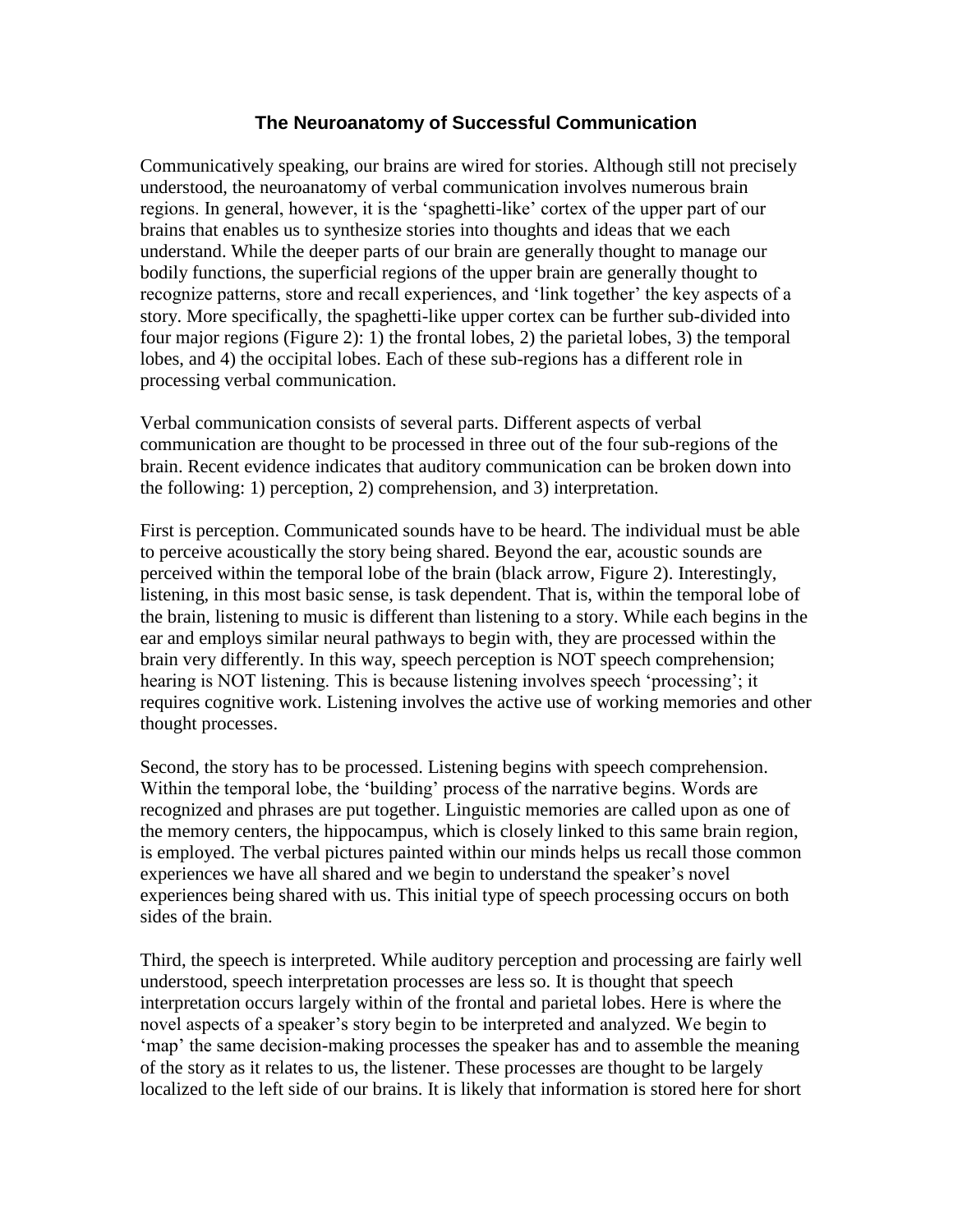periods of time (minutes). From there, the speech can then be retrieved, linked to information from other parts of the brain, and used for subsequent speech generation.

Finally, as a story is further interpreted and processed within the brain, it can eventually enter long-term memory (months to years). Our long-term memories are stored in multiple locations throughout the brain. For example, our memory of what a tree looks like is likely to be stored in the visual cortex (occipital lobe); our memory of what a piano sounds like is likely to be stored in the auditory cortex (temporal lobe); our memory of what a hot plate feels like is likely to be stored within the somatosensory cortex (parietal lobes).

Importantly, as the various facets of the speech enter long-term memory and are consolidated, each is thought to be stored symbolically throughout our brains. Memories are no longer coded verbally; we no longer "hear" the words of the speech internally. While our brains and short term working memory are wired for stories, after these initial speech processes have occurred and we have interpreted the overall message of the story, then we categorize it in our minds accordingly. We remember only the "overall picture" of the story long-term. This is why we tend to forget the little details of the story or speech over time. Once the "gist" of the story is understood and enters our long-term memories, details of the story become less significant and fade into the background. It is just the main idea of the grasped story that is recalled.

Re-telling a story demonstrates understanding. When you share a narrative with someone, you have perceived, comprehended, memorized, and interpreted the ideas/thoughts gained from the story just listened to or read. In so doing, connections are strengthened between the brain regions described above and new connections are formed. As stories are told and re-told, short-term memories are combined and consolidated into long-term memories. Re-stimulating those various regions of the brain involved in the sharing of that particular experience or that story increases the chances that it will be remembered in the future. In addition, as mentioned above, the more vivid the story, the more sensory experiences we use in sharing our narratives, the 'stickier' it becomes to our memories. It is easier to recall those stories we have heard because we remember it had something to do with a hot plate, a beautiful piano recital, or a brilliant orange sunset. This improves recall and overall comprehension. A "vividly-painted" picture stored in multiple brain areas is more likely to reemerge than a "poorly-painted" picture stored in only a few brain regions.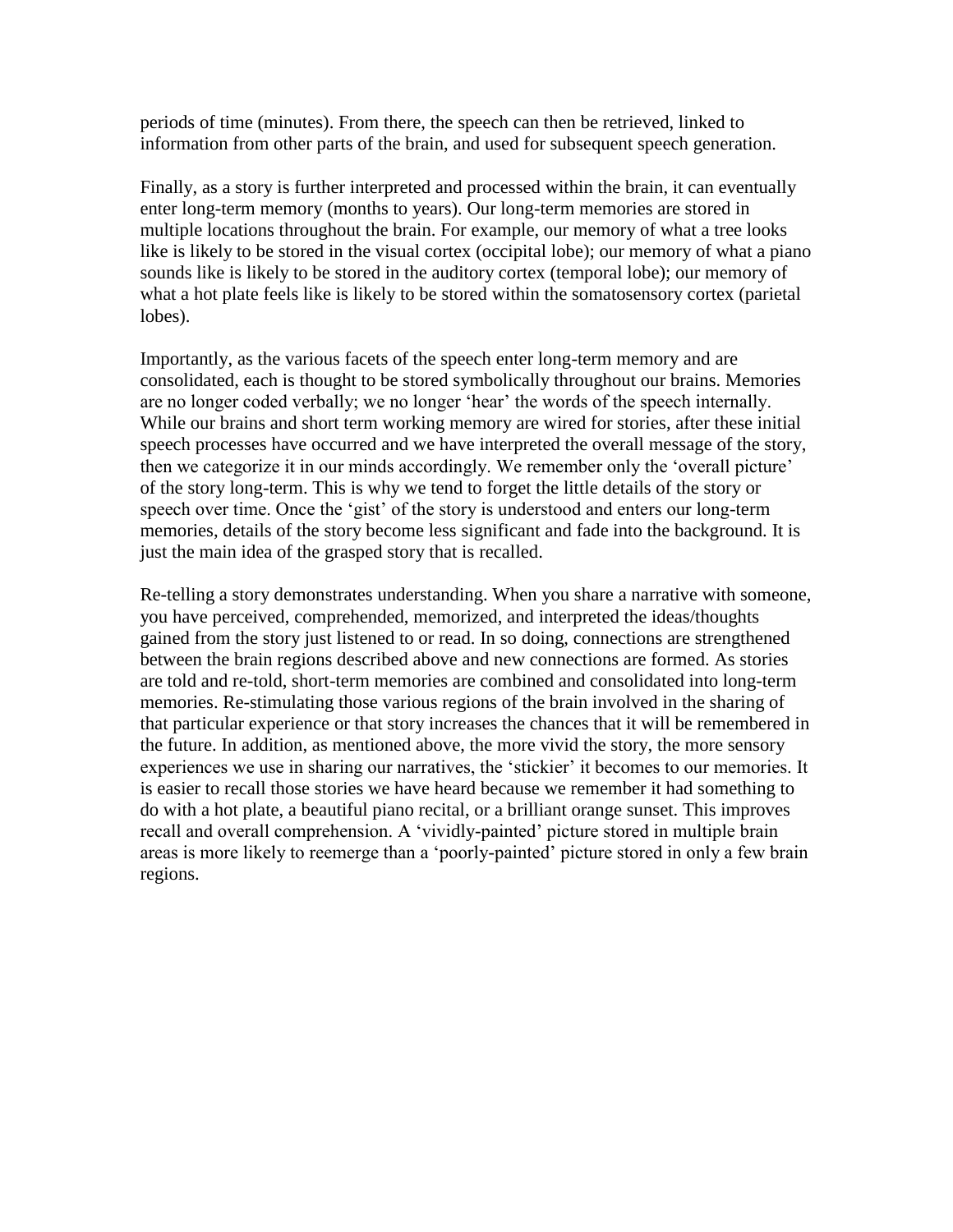**Figure 2.** A lateral view of the brain and its various sub-regions. The frontal lobes are thought to play a role in many "higher order" functions including: judgment, temperament, problem solving, short-term working memory, and the generation of speech. The occipital lobes process visual information. The temporal lobes process auditory information and are involved the generation of memories. The parietal lobes play vital roles in interpreting sensory information; they are also thought to play a key role in "linking together" information from various regions of the brain. The black arrow points to the region of the brain where acoustic information is inputted from the ear. (Figure taken from the national library of medicine: [http://www.nlm.nih.gov/medlineplus/\)](http://www.nlm.nih.gov/medlineplus/)

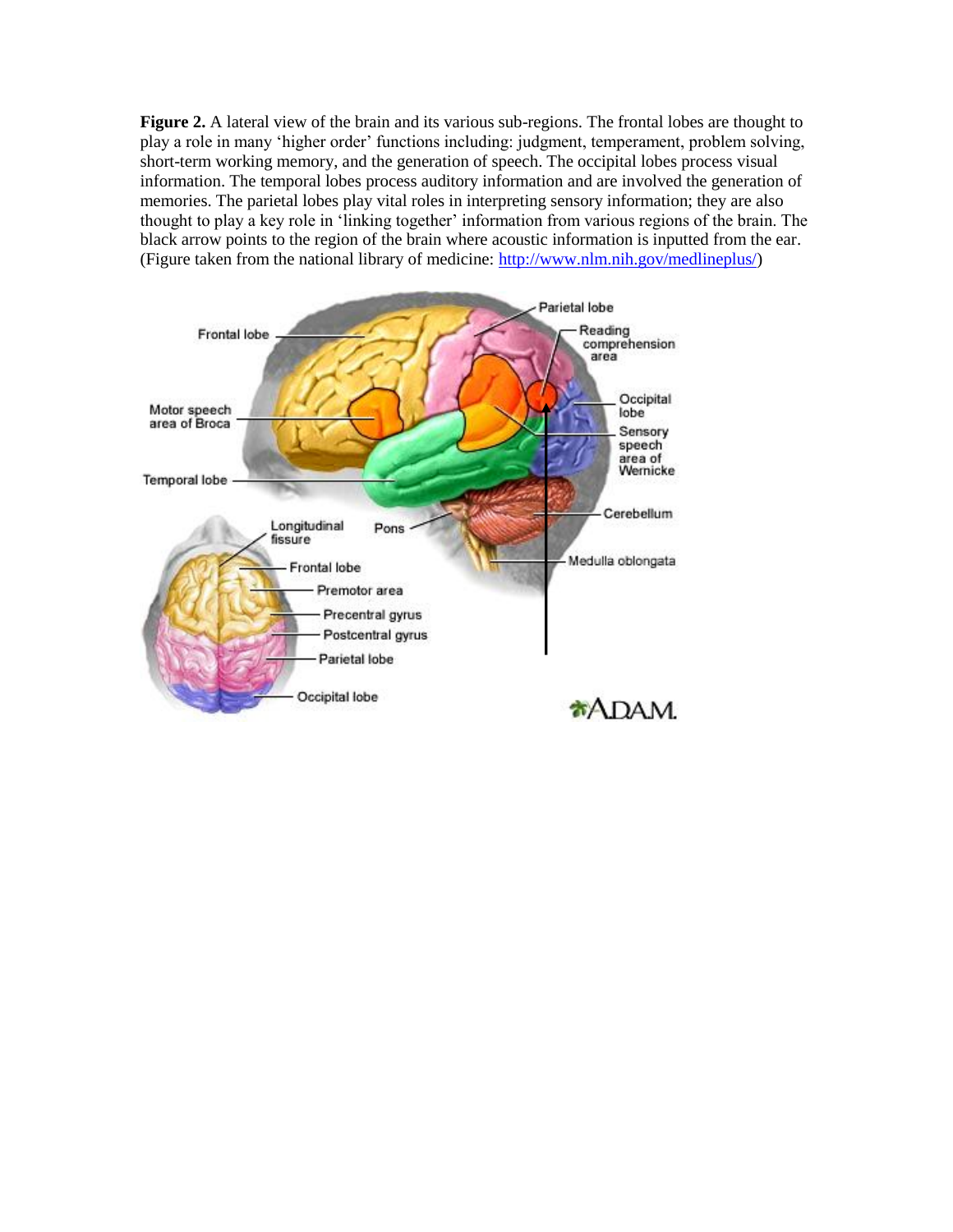### **The Importance of Stories: Cognitive Development**

<span id="page-9-0"></span>We do not easily remember what others have said unless it is in the form of story. Stories are a key means of generating and preserving the web-like connectivity between the different events that might have otherwise been lost from memory over time. It is the foundation of knowledge. From this knowledge, we build new memories, further comprehend new events and issues, and add to our knowledge. Stories are important because we learn to apply the messages we have gained from others to each of us, and our future experiences (see Figure 1 above).

Think of your best teachers. Think of some of your most influential friends. Think of the best speeches you"ve ever heard. Why do those moments or people stick out in your memories? The answer is most likely that they all "touched" something in you. As above, the more common the experiences and perceptions that you use in building and sharing your story, the more "lights" were turned on in your mind. The more people relate to your story, the more they comprehend and learn from your message. The same could be said for reading. When we read, internally, we are 'listening' to other people's stories as they "mind map" their ideas and thoughts with ours. From this, we adjust the way we think. Each of your teachers made you think about things in a different way. Each increased your knowledge and understanding of a particular issue. Each told their stories with interest and passion. And, each, ultimately, influenced your behavior.

But wouldn"t our lives be so much easier if we were biologically put together to remember every story we ever heard? Wouldn't it be simpler if we were geared to memorize every detail? No. This is one of the real beauties of our minds; we do NOT remember it all. While we have amazing memorization capacities, we also have the amazing ability to forget. It is like going through life with a pencil instead of a pen; we can correct and learn from out mistakes! Think if we were to remember every negative thing that happened to us. When we don"t tell our stories often or soon enough after the experience, these memories fade over time as new information comes in. In this way, when we don't re-tell a story, it helps us forget the bad experiences and these bad memories gradually fade over time.

Through the stories we choose to tell, we determine what is important and what is not. That is precisely why we still remember the clothes we were wearing during a car accident 10 years ago, but we cannot remember the name of our neighbor that we just met 10 minutes ago! One was a story, a situation, which we wanted to learn and grow from; it was an event we wanted to avoid in the future. Learning our neighbor"s name, we had not yet recognized its significance. We continue to put things into context over time. We continue to pare down which aspects are most important and likely to be of most value to us in the future, and which aren"t so important and can be forgotten. In so doing, we define our core beliefs and apply these learned behaviors to new situations and/or experiences. We define ourselves. In essence, we are the stories we like to tell. Perhaps this is something to think about the next time you ask someone, "So, how was your day?"